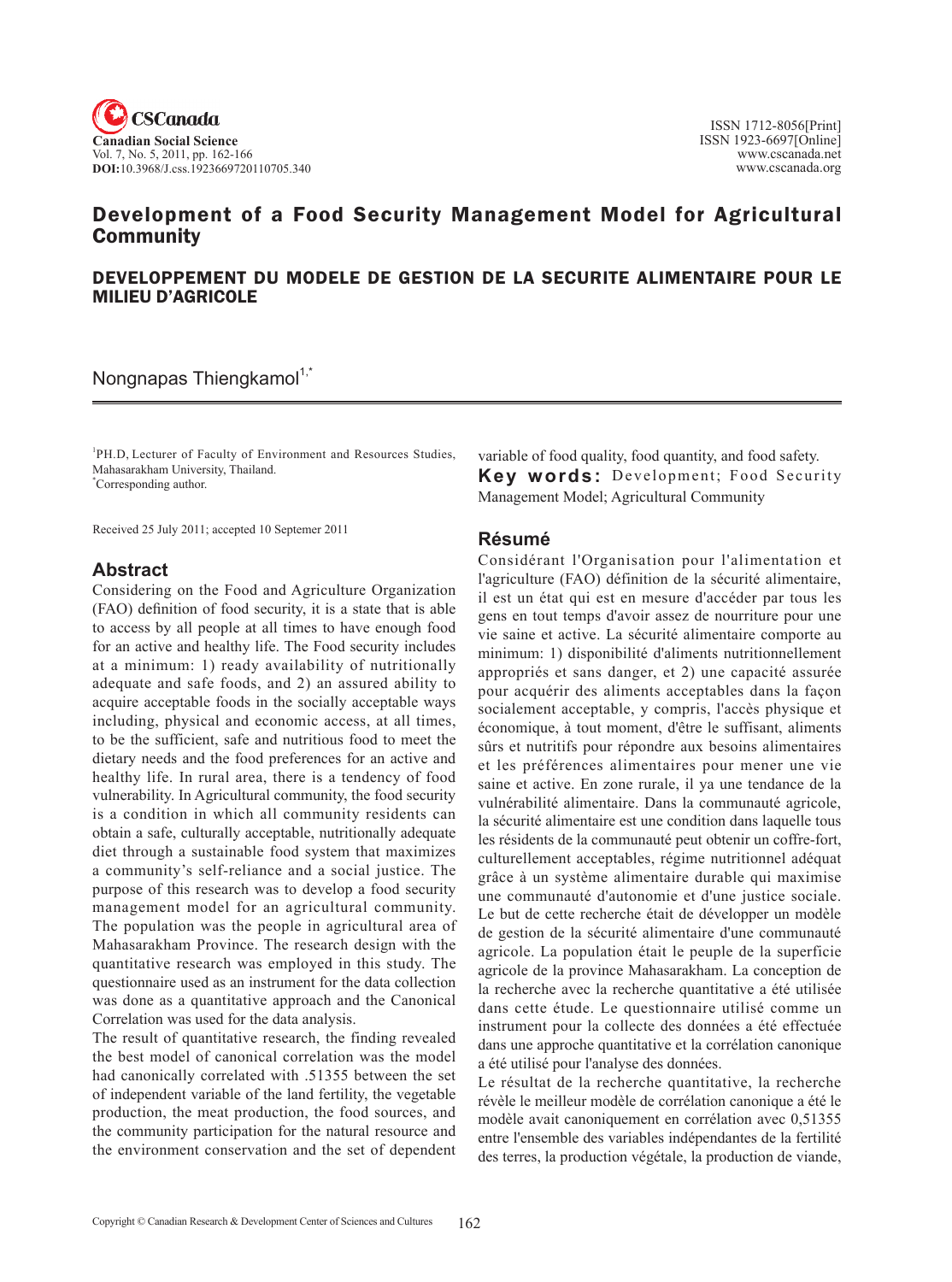les sources de nourriture, et la communauté participation pour les ressources naturelles et la conservation de l'environnement et l'ensemble des variables dépendantes de sécurité de qualité des aliments, la quantité de nourriture, et la nourriture.

**Mots clés:** Développement; Modèle de gestion de la sécurité alimentaire; Agricole; Communauté

Nongnapas Thiengkamol (2011). Development of a Food Security Management Model for Agricultural Community. Canadian Social Science, 7(5), 162-166. Available from: URL: http://www.cscanada. net/index.php/css/article/view/j.css.1923669720110705.340 DOI: http://dx.doi.org/10.3968/j.css.1923669720110705.340.

# **Introduction**

The Global food security will remain a worldwide concern for the next 50 years and beyond. Recently, a crop yield has fallen in many areas because of declining investments in research and infrastructure, as well as increasing water scarcity. Climate change and HIV/AIDS are also crucial factors affecting food security in many regions. Although agroecological approaches offer some promise for improving yields, food security in developing countries could be substantially improved by increased investment and policy reforms (Rosegrant, & Cline, 2003; World Resources Institute, 2007; Smith, & Edwards, 2008; Ericksen, 2008).

For every state in the country, its strengths and weaknesses relate to the five major dimensions considered in the analyses. These are: availability of food, which is a function of production, access to food, which is related to purchasing power, absorption of food in the body, which is determined by the availability of safe drinking water, environmental hygiene, primary health care and primary education, vulnerability to transient hunger, which is related to natural and manmade calamities and disasters, and sustainability of production, which is influenced by the extent of attention given to the ecological foundations essential for sustained advances in production. It is revealed that non-food factors, like livelihood and incomeearning opportunities, health care facilities, education, sanitation and environmental hygiene are as important for food security at the level of every individual, as factors relating to the availability of food grains in the market and access to clean drinking water (FAO, 2003; World Resources Institute, 2007; GECAFS, 2008).

Most of the agricultural communities of Thailand locate in the rural area of the country and they are the people who produce the food to supply their own household, country, and other countries in the world. However, majority of them are still facing with poverty. This is a conflict that can be a reason to political instability such as the protection of NGO called "Samatcha Kon Jon" has continuously protested since B.E. 2538 until now B.E. 2553. Because poverty is an essential factor of food insecurity due to lack of purchasing power, even though, once Thai government has claimed Thailand to be a world kitchen.

In order to develop food security management model for agricultural community, it should consider on the different factors whether in terms of culture, society, economic, environment, diversity of natural resource supply, and education system providing for agricultural area to develop better life quality for people based on the sustainable development concept. Particularly, in Thailand as agricultural country that is the major exporter of food for global community but the majority people who live in the rural area still face with the hunger and they are in the state of malnutrition. Especially, the North Eastern or I-sarn was indicated as poorest region of the country, even through, this region is also able to produce huge of rice which is a main grain food for Thai people. Food systems encompass (1) food availability (with elements related to production, distribution and exchange); (2) food access (with elements related to affordability, allocation and preference) and (3) food utilization (with elements related to nutritional value, social value and food safety) (FAO. 2003; World Resources Institute, 2007; Ericksen, 2008; GECAFS, 2008).

The food is an essential element of four basic needs to meet the healthy life quality in both physical and mental states for rural people to sustain their daily life. Even though, generally, there are different important elements to accomplish the food security for agricultural community people which are community characteristics and community food resources, food accessibility (affordability, allocation and preference), food availability food availability (production, distribution and exchange), and food utilization (nutritional and societal values and safety), community food production resources, environmental hygiene, primary health care and primary education including the natural resources and environment conservation such as community forest conservation as source of food, drug, woodfuel, and housing but in the food security of agricultural communities in Northeastern (I-sarn) region, might be emphasized on food affordability, nutritional knowledge, poverty or purchasing power health care facilities, education, sanitation and environmental hygiene (Cohen, 2002; Gregory, Ingram, & Brklacic, 2005; World Resources Institute, 2007; Ericksen, 2008). In order to meet the sustainable development, it needs to build the food system in aspect of food security in order to develop life quality for people in agricultural community, particularly, in districts surrounding Mahasarakham University.

Therefore, to achieve the better life quality of rural people with the sustainable development in term of food security, all community residents should obtain a safe, culturally acceptable, nutritionally adequate diet, and understanding nutritional knowledge for food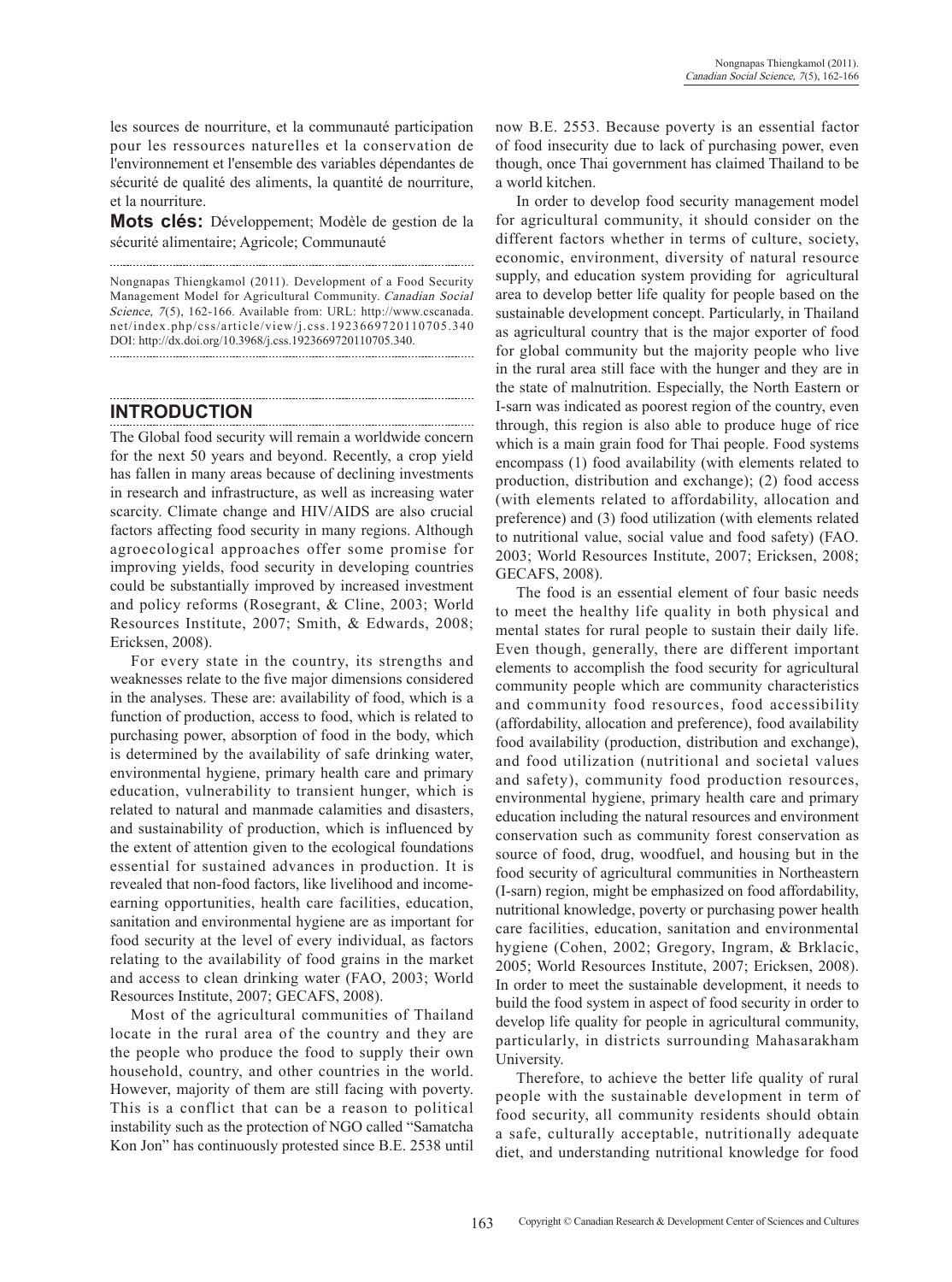security management should be included in the research designed to cover for the aspect of problems, particularly, strengthening agricultural community capability that maximizes community self-reliance based on community natural resources and environment conservation and social justice through empowerment to people on building competency to increase their income through the sustainable agriculture such as New Theory Agriculture, and Agroforestry Agriculture to improve the land fertility of this area by using organic fertilizer (Thiengkamol, 2009). Additionally, they need to have nutritional knowledge, and appropriate food consumption behavior (Thiengkamol, 2010b; Thiengkamol, 2011c).

#### **Methodology**

The research design was implemented in steps by step as follows:

1) The quantitative research was done by using questionnaire as tool for data collection. The sample size was calculated with Taro Yamane formula to collect from 400 peoples. The simple randomization was employed for data collection from different districts in Mahasarakham Province. The number of sample was calculated by Taro Yamane formula. The completed 380 questionnaires (95.00%) were selecting as sample group by using simple randomization from all districts surrounding Mahasarakham University. The Canonical Correlation Analysis was used for statistical analysis (Hair et al, 1998).

2) Tools, the questionnaires for evaluation land fertility, vegetable production, meat production, food sources, community participation on natural resources and environment conservation, nutritional knowledge in food quality and food safety and proper food consumption behavior to meet food security management of agricultural community. Evaluation form to assess the participant practice during action research was implemented and Three Dimensional Evaluation and Round Dimensional Evaluation were constructed.

3) The questionnaires to determine the reliability of each question and the whole paper was determined with the alpha coefficient (α-coefficient) at .8082 (Sproull, 1988).

#### **Results**

#### **Result of Food Security Management**

The Pearson correlation between the set of independent variables was used in this study included land fertility (LF), vegetable production (VP), meat production (MP), sources of food (SF), and community participation for natural resource and environment conservation (CP) and the set of dependent variables included food quality (FQl), food quantity (FQn), and food safety (FS). The findings revealed that the correlation among these variables showed in table 1 and after testing with different techniques, it illustrated in terms of Pillais Hotellings, Wilks, and Roys with highly statistical significance (p<.000), except only Roy technique illustrated with .26373 which was arranged in descending order of importance.

## **1. Pearson Correlation among Independent and Dependent Variables**

From table 1, the results shows that land fertility (LF) correlated to food quantity (FQn) and food quality (FQl) with statistically significant at .05 while Vegetable production (VP) correlated to food quantity (FQn) with statistically significant at .01 and Meat production (MP) correlated to food quantity (FQn) and food quality (FQl) with statistically significant at .05. Moreover, Sources of food (SF) correlated to food safety (FS) with statistically significant at .05. Finally, community participation for natural resources and environment conservation correlated to food quality (FQl) and food safety (FS) with statistically significant at .01.

| anı |  |
|-----|--|
|     |  |

**Pearson Correlation between Independent and Dependent Variables**

|                               | FQn      | FO1      | FS       |
|-------------------------------|----------|----------|----------|
| LF Pearson Correlation        | $123*$   | $139*$   | .028     |
| $Sig. (2-tailed)$             | .030     | .015     | .625     |
|                               | 380      | 380      | 380      |
| VP Pearson Correlation        | $-191**$ | .029     | $-.003$  |
| $Sig. (2-tailed)$             | .000     | .613     | .957     |
| N                             | 380      | 380      | 380      |
| <b>MP</b> Pearson Correlation | $-136*$  | $-130*$  | $-109$   |
| $Sig. (2-tailed)$             | .016     | .022     | .056     |
| N                             | 380      | 380      | 380      |
| <b>SF Pearson Correlation</b> | .105     | .092     | $-134*$  |
| $Sig. (2-tailed)$             | .063     | .105     | .018     |
| N                             | 380      | 380      | 380      |
| <b>CP</b> Pearson Correlation | $-.018$  | $.363**$ | $.476**$ |
| $Sig. (2-tailed)$             | .756     | .000     | .000     |
|                               | 380      | 380      | 380      |
|                               |          |          |          |

\* Correlation is significant at the 0.05 level (2-tailed).

\*\* Correlation is significant at the 0.01 level (2-tailed).

# **2. M u l ti v ariate T e s t s o f Significance among Independent and Dependent Variables**

From table 2, the results of the different techniques of Multivariate Tests of Significance as Pillais, Hotellings, and Wilks showed that these are highly statistical significance (p<.000). Expected only Roy technique illustrated with .26373 which an alternative technique was called step-down procedure, it was a tests of significance and simultaneous confidence-bounds on a number of "deviation-parameters". The essential point of the stepdown procedure in multivariate analysis is that the variates are supposed to be arranged in descending order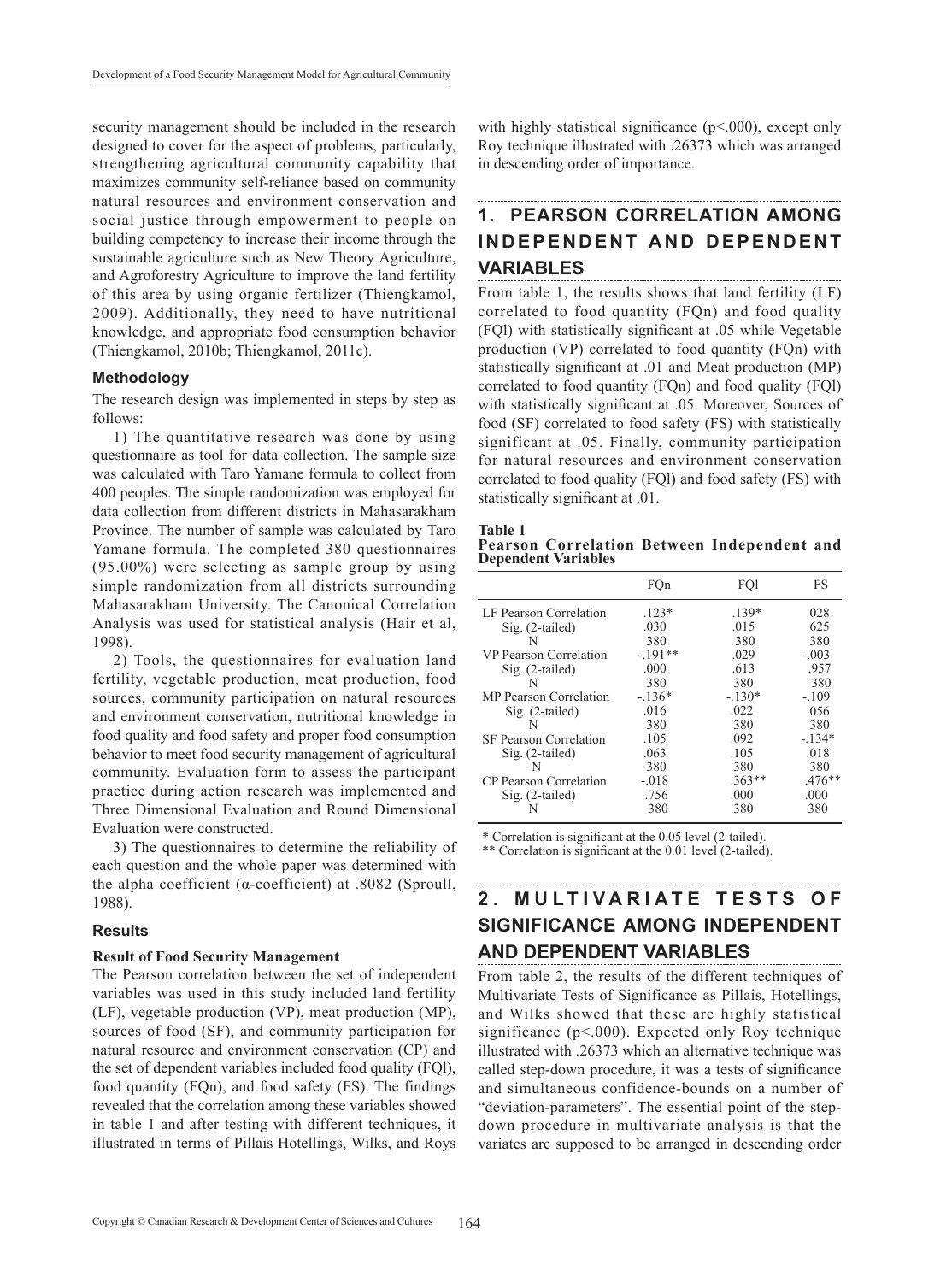of importance (Hair, Anderson, Tataham, & Black, 1998).

**Table 2 Multivariate Tests of Significance among Independent and Dependent Variables** 

|                                        | Test Name Value Approx. F Hypoth. DF Error DF Sig. of F |                               |                         |                            |                                  |
|----------------------------------------|---------------------------------------------------------|-------------------------------|-------------------------|----------------------------|----------------------------------|
| Pillais<br>Hotellings<br>Wilks<br>Roys | .34824<br>.44691<br>.67521<br>.26373                    | 7.85314<br>8.80900<br>8.36046 | 15.00<br>15.00<br>15.00 | 897.00<br>887.00<br>820.29 | $.000**$<br>$.000**$<br>$.000**$ |

\*\* Correlation is significant at the 0.01 level (2-tailed).

# **3. Canonical Correlation**

Canonical correlation between the set of independent variables included land fertility (LF), vegetable production (VP), meat production (MP), sources of food (SF), and community participation for natural resource and environment conservation (CP) and the set of dependent variables included food quality (FQl) , food quantity (FQn), and food safety (FS), the findings revealed that

**Table 4 Correlations between Dependent and Canonical Variables Function No.**

they canonically correlated with .51355 and Eigenvalue was .3582. This is the best model to explain canonical correlation between two set of variate as show in table 3.

| <b>Table 3</b> |  |                                               |
|----------------|--|-----------------------------------------------|
|                |  | <b>Eigenvalues and Canonical Correlations</b> |

|                    | Root No. Eigenvalue Pct |                                                             | Cum. Pct. Canon Cor. Sq. Cor. |                            |
|--------------------|-------------------------|-------------------------------------------------------------|-------------------------------|----------------------------|
| 2<br>$\mathcal{R}$ | 35820<br>06004<br>02867 | 80.15069 80.15069<br>13.43382 93.58451<br>6.41549 100.00000 | .51355<br>23798<br>.16695     | .26373<br>.05664<br>.02787 |

Dimension Reduction Analysis was done, the findings revealed that every pair of roots was statistically significant at levels of .000, .001, and .037 respectively.

From table 4, the findings revealed that the highest weight of function number 1 was community participation for natural resource and environment conservation (CP) with .93987, the highest weight of function number 2 was land fertility (LF) with .66087, and the highest weight of function number 3 was vegetable product (VP) with -.73301.

| Type of Variable     | Name of Variable             | Canonical Variables Function No. |                 |                 |
|----------------------|------------------------------|----------------------------------|-----------------|-----------------|
|                      |                              | No.1                             | No <sub>2</sub> | No <sub>3</sub> |
| Independent Variable | Land Fertility (LF)          | .11511                           | .66087          | $-.49509$       |
|                      | Vegetable Product (VP)       | .04447                           | $-.64556$       | $-.73301$       |
|                      | Meat Product (MP)            | $-.21092$                        | $-59142$        | .05086          |
|                      | Source of Food (SF)          | $-.22615$                        | $-36542$        | $-.34373$       |
|                      | Community Participation (CP) | .93987                           | $-14248$        | 10676           |

## **Discussion**

The findings revealed that the independent variables of land fertility (LF), vegetable production (VP), meat production (MP), source of food (SF) and community participation for natural resource and environment affected to food quantity (FQn), food quality (FQl), and food safety (FS). This was congruent to survey of Food and Agriculture Organization of the United Nations and Ministry of Agriculture and Forestry of Lao PDR (2007) found Some of the outcomes of these activities have been including capacity building of farmers and district authorities on forest and sustainable Non-Wood Forest Products (NWFP) management and domestication, and on the Market Analysis and Development(MA&D) approach for increased income generation. Regarding on the discovered results in table 2, land fertility (LF) and community participation for natural resources and environment conservation were the most important dependent variable that correlated to food quality (FQl), food safety (FS) and food safety. This was congruent to the real situation of land fertility of North Eastern of Thailand that most of lands were infertile due to the dryness area and Mahasarakham Province which locates in this region also has problem of infertile with salty soil. Besides, majority of agricultural people are living dependence on community forest nearby their villages, therefore, the enrichment of community forest will related to community participation for natural resources and environment conservation. It also pertinent to the study of Saenpakdee, & Thiengkamol, (2011) that found the villager living depended on the community forest since their four basic needs of living depended on its such collecting mushroom, herb, vegetables as food and gathering firewood and wood as house fuel for cooking and wood for house building or repairing.

## **References**

- Cohen, B. (2002). Community Food Security Assessment Toolkit. IQ Solutions, Inc.
- ERS contacts: Margaret Andrews and Linda Kantor. Electronic Publications from the Food Assistance & Nutrition Research Program. Retrieved from http://www.ers.usda.gov/ publications/efan02013/efan02013.pdf